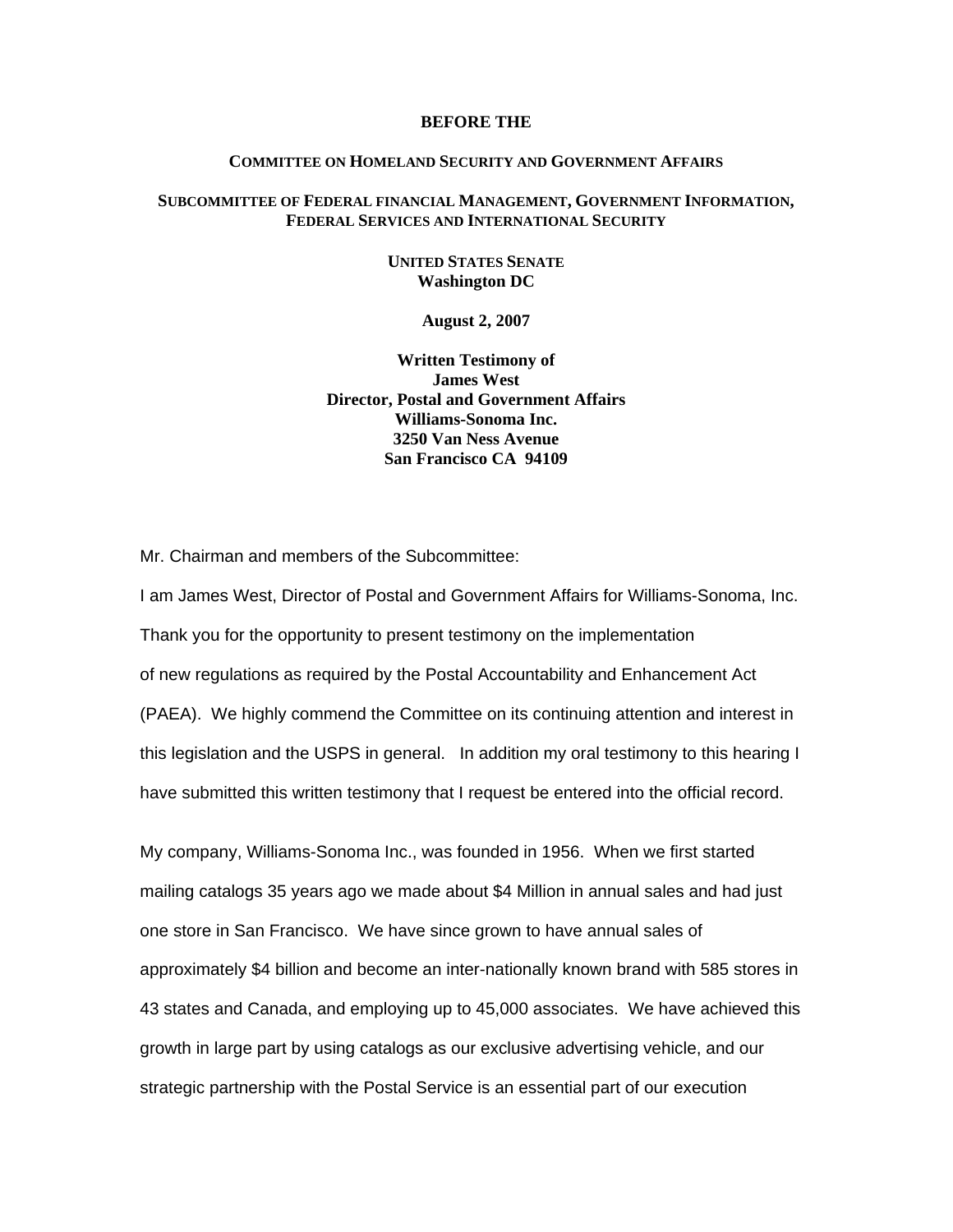strategy in making this happen.

We will mail approximately 390,000,000 catalogs this year, making us one of the largest catalog mailers in the United States. Our annual postage expense is approximately \$140 Million and USPS our largest single vendor.

Our continued growth and success depends largely on the continued ability of the Postal Service to provide effective and cost efficient mail delivery.

Williams-Sonoma Inc. shares the view of the direct marketing industry of viewing the PAEA as the foundation that will insure the continued vitality of the USPS. It will provide the tools for future growth and flexibility to meet the needs of a changing business environment.

Essential to making this happen, we believe that the Postal Service must focus on three key areas: customer service, management of its operating infrastructure and service standards and measurement:

First, the USPS must become a customer centric organization by being responsive to its customers' changing needs. Our response to our customers' needs, as well as maintaining the highest level of customer service, has been the key reason for the success of Williams-Sonoma, Inc. We listen and make every effort to understand and anticipate what our customers will need next. The Postal Service now has the tools to do the same and must begin to put it's customers changing needs ahead of it's own.

Speaking as a large mailer, to help facilitate this I would propose that the National Account Management organization and the responsibility of the National Account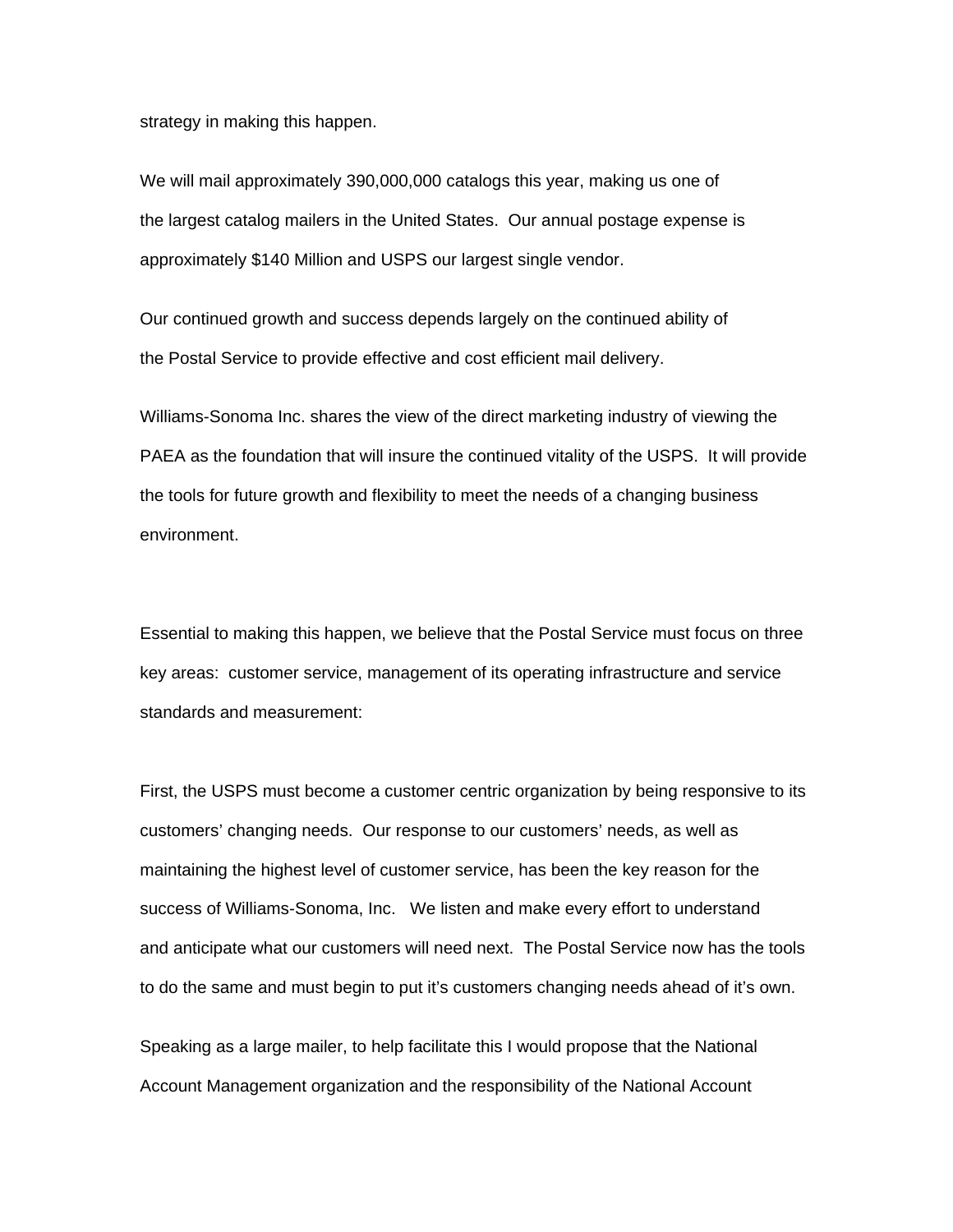Managers be expanded in a manner that positions them to be the lead representative of the entire USPS organization. They should be fully briefed and knowledgeable to work with customers on the entire range of rate changes, products, and services within the USPS. This relationship should be encouraged to evolve into the primary channel of communication between the Postal Service and its largest customers

Second, the requirements that are placed on the Postal Service by both commercial and private mailers are changing faster than ever before. As such, the Postal Service must be allowed greater flexibility to change and modify its own operating network and services. Without the ability to manage its infrastructure, free of the influence of outside bodies, it cannot be expected to fully control the costs which have a direct impact of on its ability to continue to offer efficient and cost effective services and products.

I do have concern however that the USPS not make such changes in a vacuum or without comprehensive consultation with those organizations that prepare the bulk of the mail. The various industry organizations and mailing service bureaus that provide mail preparation are often positioned to provide excellent advice on the advisability of network and or processing changes as considered. They may not be operating within the postal service itself but their intimate knowledge, actual experiences and visibility to changing trends can provide valid and objective opinion.

As an example, my exposure to FSS is sufficient to know that it will have a massive impact on standard class mailers, their service providers and the entire Postal Service network. I am certain that full consultation and communication with industry and mailers is essential for it's success.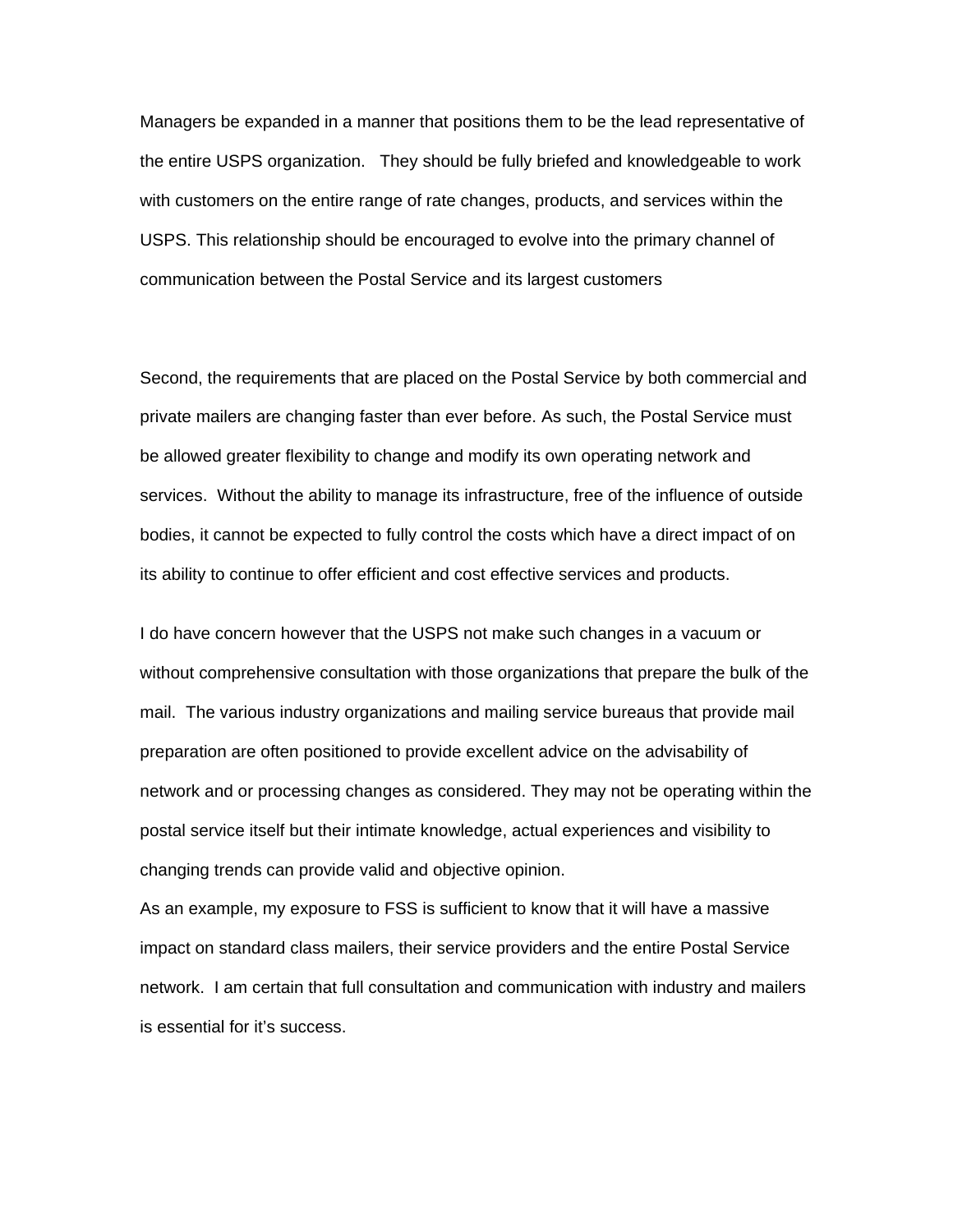As a mailer I have seen of many instances where the failure to properly consider, communicate, or advise of network and preparation changes, has resulted in late delivery of mail and avoidable expense.

Third, in order for any business to know how well it is doing it must have effective measurements by which to judge it's performance, and we believe that measurement of performance provides the direction for improvement. The service standards that the Postal Service is now required to put in place must be fair, accurate and achievable. The measurement of performance against these standards must be timely and actionable to the extent that it can consistently maintain and improve the service performance that is realized by its customers. The performance evaluation of this process should not focus on penalty but rather be designed to encourage and reward improvement.

It is essential the standards include the following:

- The standards must consider and provide quidance for mailers of varying size, various points of entry and mail distributions from regional to national.
- The standards must be fair, accurate and realistic. Standards cannot be accepted that could permit frequent early or late delivery. However attractive or unattractive the standards may appear, they must reflect the actual capability of the postal service.
- Standards must be flexible and allow easy modification to reflect the efficiencies gained by further automation in the USPS system.
- Performance to the standards must be measured by means that provide for proactive action and correction by both the USPS and mailers. I would ask for real time measurements are at the Postal Service Area level, which would guide corrective action by the USPS and modification to schedules by mailers.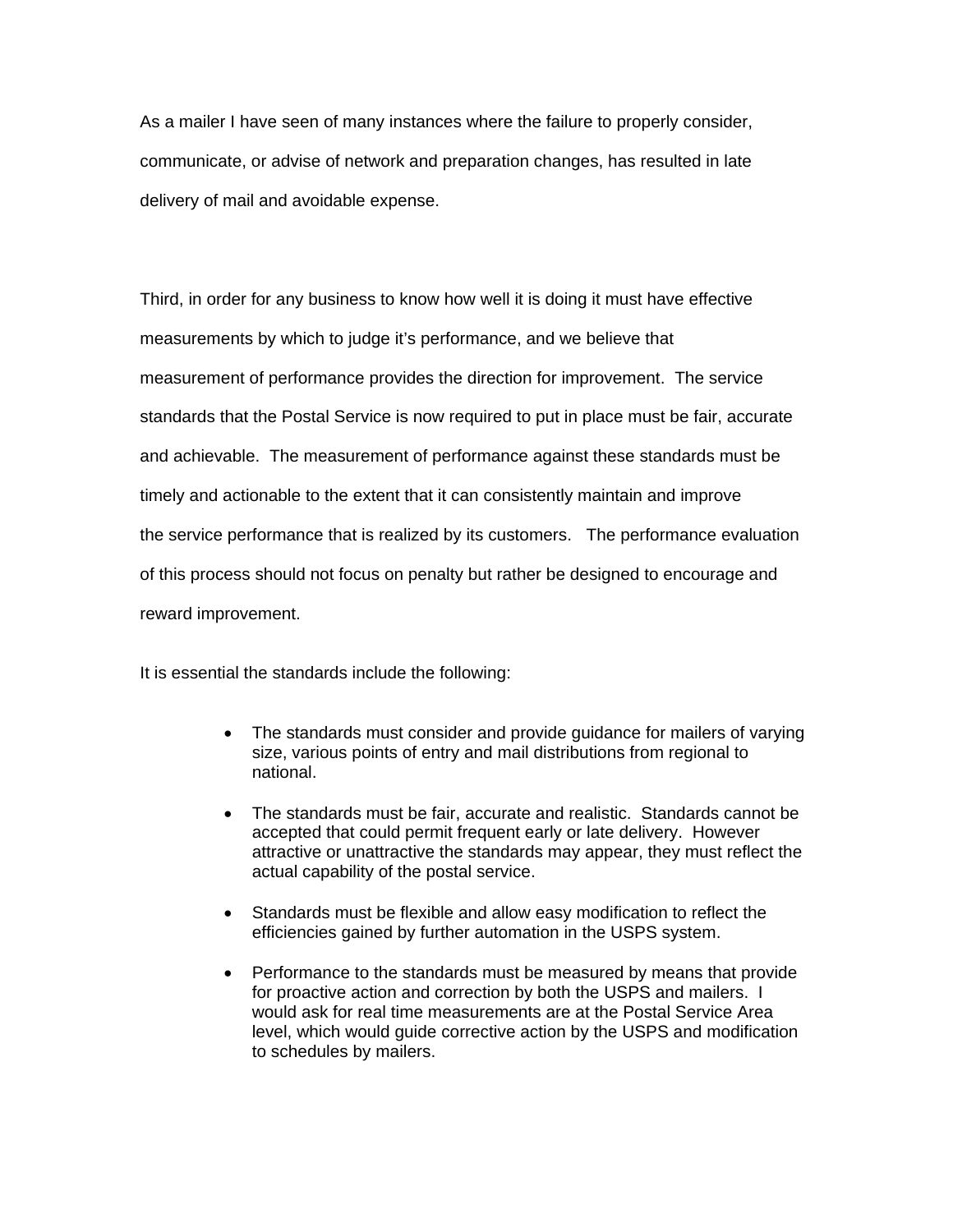Failure to meet standards should not be met with punitive fines but rather requirements for detailed steps to corrective and preventative actions.

The process of measurement must follow the implementation of standards as soon as possible. This may require the use of external sources until current programs are implemented, but I feel speedy implementation to be essential for the overall successful acceptance and building confidence in the process

There are other parts of PAEA that I would like to comment on:

## **Established Frequency and Size of Rate Increases**

Notably, one of the significant benefits of PAEA is the established timing, frequency and size of rate adjustments. I must commend the PMG Potter, the PRC and their respective staffs for their efforts in meeting the requirements set forth within PAEA. Following the implementation of new rates in May of this year, any additional increase in postage is an untenable proposition that would be further devastating to catalogs and other standard class mailers already reeling from unprecedented and unanticipated increases. We believe it is essential that they complete their work and eliminate the need for an omnibus rate case under the old regulations and protect standard class mailers from another increase for as long as possible.

# **Advance Notification of Rate Increases**

Advance notification of any scheduled rate adjustment or seasonal variation is especially important to catalog and direct marketing mailers. Direct marketing program and campaign planning, and particularly catalog production schedules, typically require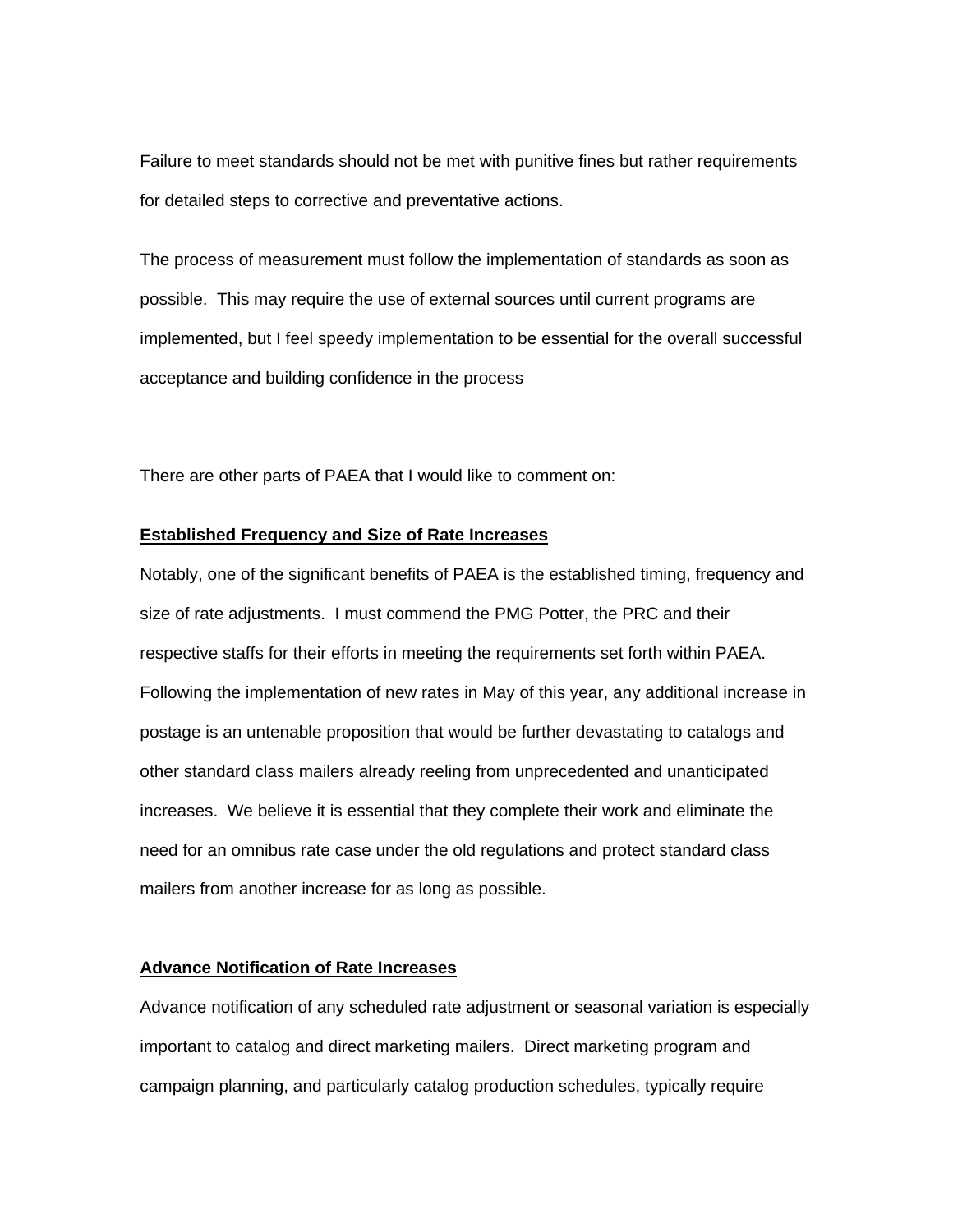commitments for paper and other production elements far in advance of actual mailing – often in excess of 120 days. The programming and software requirements of our vendors and suppliers can easily exceed 120 days for development and testing and the consideration and programming for any mail preparation and entry changes ads even more complexity and planning.

In recognition of this, we believe that a similar commitment to formal advance notification on the part of the USPS is appropriate.

Additionally, I feel that this notification schedule should not preclude consideration of advance communication and discussion of proposed rate considerations with key mailers and industry organizations. This early discussion, without commitment, would position the USPS as a partner with its customers much in the manner of all other suppliers and vendors in corporate business. A goal of PAEA is the establishment of the USPS as a customer centric organization and this would be a big first step.

## **Complaint Process**

The new legislation calls for establishing guidelines for the complaint process in several different areas. I would caution that these guidelines must be established in such manner that the process cannot evolve back into the often-contentious rate case system we are trying to leave behind. The rules must be defined such that the basis for complaints and their resolution is clear and quickly resolved.

#### **Exigency**

I would like to make a note regarding the "exigency clause". We support the position that it would not be prudent to try and define the circumstance beyond "extraordinary and exceptional" but we firmly believe that there MUST be rules that